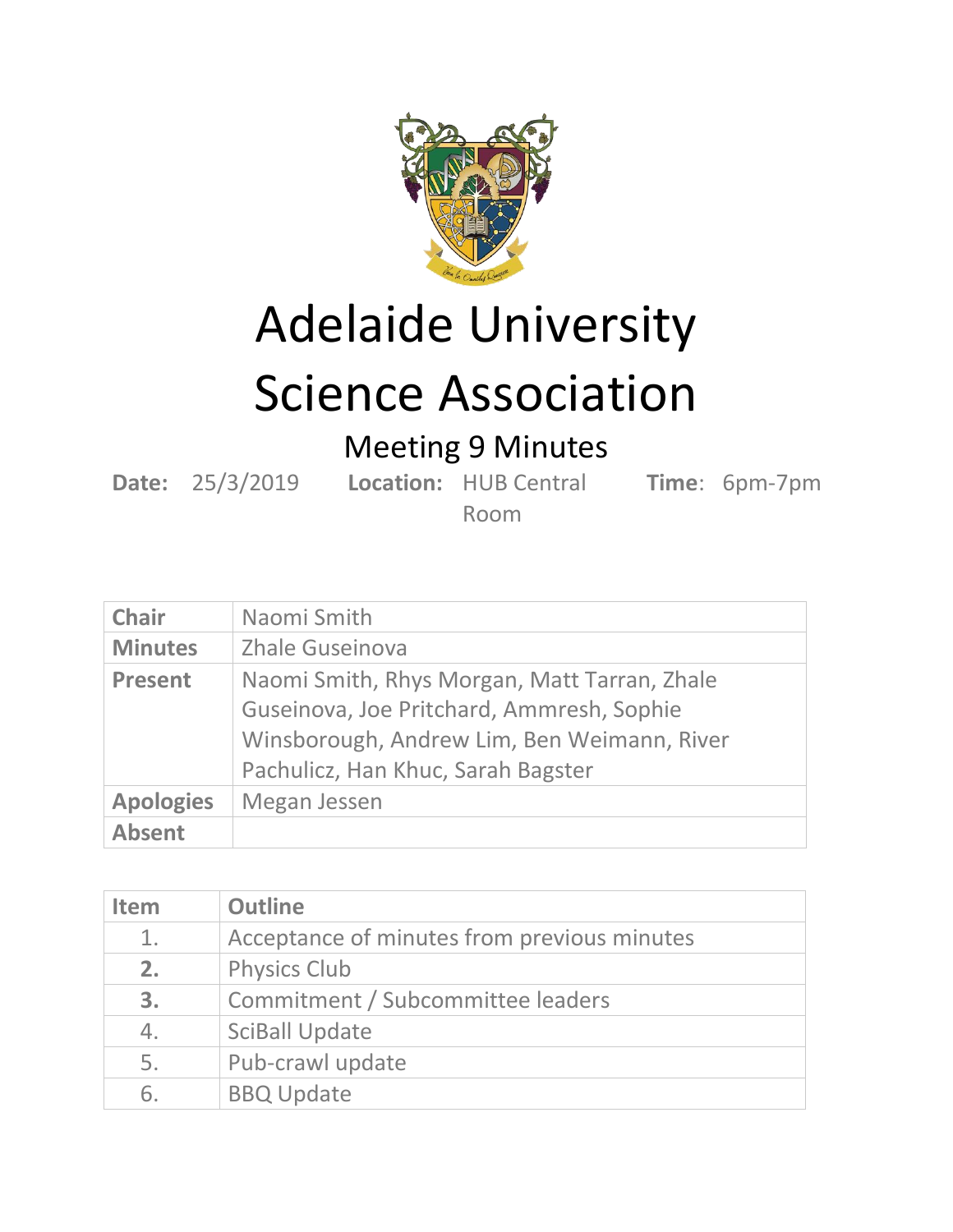| Roseworthy and Waite BBQ/events |
|---------------------------------|
| Questions without notice        |

| Item 1            | <b>Acceptance of minutes from previous minutes</b>                                                                                                                                                                                                                                                                                                                                                                                                                                                                                                                                                                                                                                                                                                              |  |  |
|-------------------|-----------------------------------------------------------------------------------------------------------------------------------------------------------------------------------------------------------------------------------------------------------------------------------------------------------------------------------------------------------------------------------------------------------------------------------------------------------------------------------------------------------------------------------------------------------------------------------------------------------------------------------------------------------------------------------------------------------------------------------------------------------------|--|--|
|                   | Do we accept the minutes from the previous meeting?<br>Motion moved by Naomi, seconded Ammresh approved by all, opposed by<br>none                                                                                                                                                                                                                                                                                                                                                                                                                                                                                                                                                                                                                              |  |  |
| Item <sub>2</sub> | <b>Physics Club</b>                                                                                                                                                                                                                                                                                                                                                                                                                                                                                                                                                                                                                                                                                                                                             |  |  |
|                   | Motion to accept that the values of the physics club does not align with<br>those values of AUScA<br>Physics values : promote physics,<br>Motion to accept moved by Naomi, seconded by Ammresh, favoured by all,<br>opposed by none                                                                                                                                                                                                                                                                                                                                                                                                                                                                                                                             |  |  |
| Item <sub>3</sub> | <b>Commitment / Sub-committee leaders</b>                                                                                                                                                                                                                                                                                                                                                                                                                                                                                                                                                                                                                                                                                                                       |  |  |
|                   | Commitment and fulfilling the position requirements on the<br>committee<br>Subcommittees:<br>One per event (BBQ, sci ball, pubcrawl, ect)<br>O<br>One 'leader' who is to help distribute tasks and guide the sub-<br>O<br>committee when making decisions.<br>The Leader must report back any final decisions (for example, a<br>$\circ$<br>pub-crawl shirt design or the photographer of an event) before<br>a final decision has been voted on by the committee during an<br>official meeting.<br>All members of the committee who would like to be involved<br>$\circ$<br>with helping organise these events and help make suggestions<br>may join the sub-committee                                                                                         |  |  |
| Item <sub>4</sub> | Sci Ball (24 <sup>th</sup> or 31 <sup>st</sup> May, or 7 <sup>th</sup> June)                                                                                                                                                                                                                                                                                                                                                                                                                                                                                                                                                                                                                                                                                    |  |  |
|                   | Motion to decide upon venue out of the following choices:<br><b>Stamford Plaza</b><br>(no. of votes $-5$ )<br>$\circ$<br>o Adelaide Convention Centre<br>(no. of votes $_0$ )<br><b>Adelaide Entertainment Centre</b><br>$(no. of votes_0)$<br>$\circ$<br>Arkaba Hotel<br>(no. of votes 0)<br>$\circ$<br><b>National Wine Centre</b><br>(no. of votes $_0$ )<br>$\circ$<br><b>Hotel Grand Chancellor</b><br>(no. of votes $_0$ )<br>$\circ$<br>Pullman<br>(no. of votes 7)<br>$\circ$<br><b>Adelaide Pavilion</b><br>$(no. of votes$ )<br>$\circ$<br>Pullman wins!!!! Motion moved by Naomi, Seconded by Rhys<br>Science Ball 31st of May with Pullman (N of votes 0 ) or 14th of June<br>with Pullman (N of votes 10) or 7th of June with Stamford (N of votes |  |  |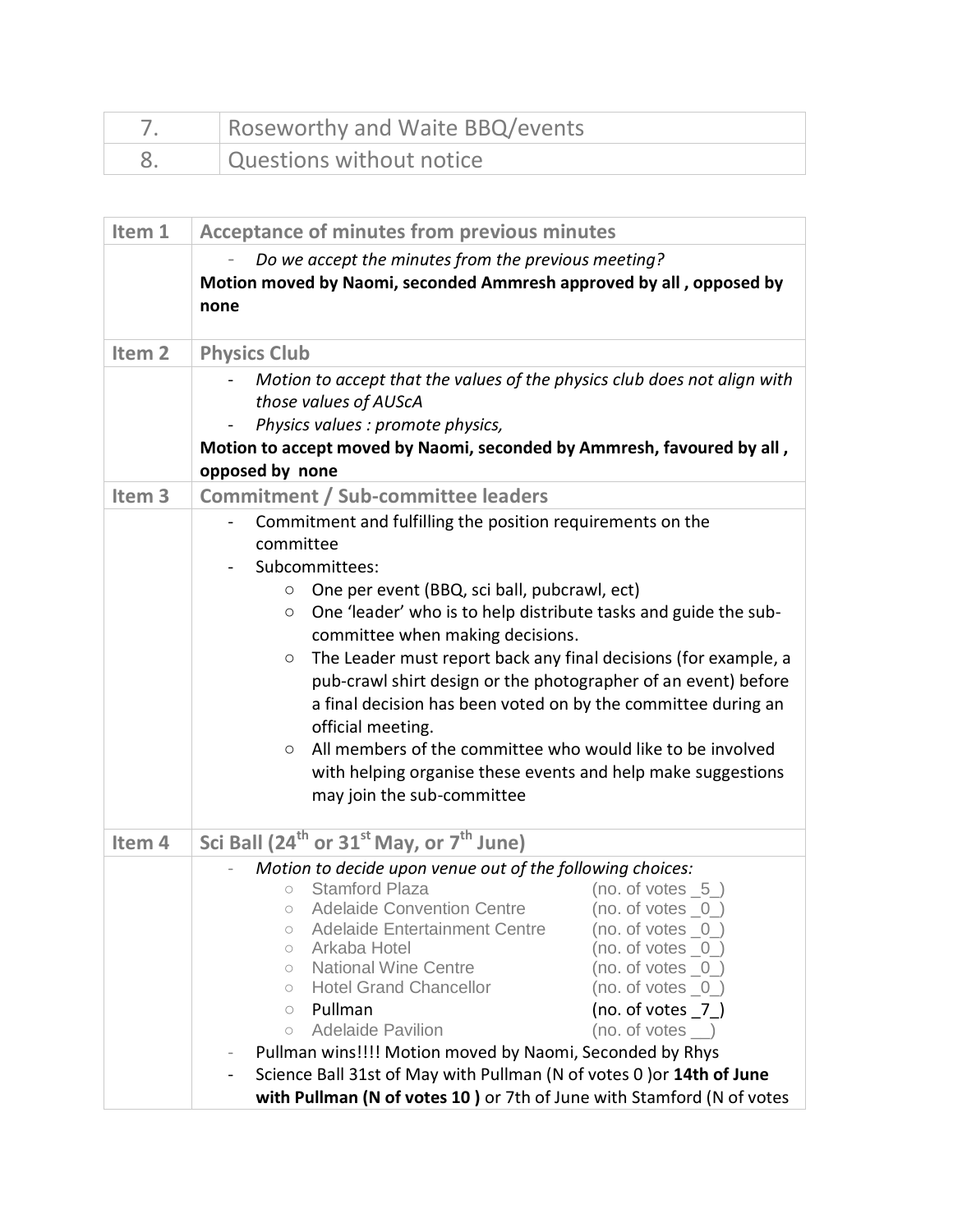| 10) Seconded by Ammresh<br>Stamford reduced their price from \$25,000 to \$18,500 (Canapes + AV<br>included) (thanks Matt); 220 capacity = \$90 per person (approx).<br>Still awaiting for the response from other potential venues in terms of<br>discounts<br>Pullman. Capacity 240; offers a full range of AV facilities. Can possibly<br>make more profit (even if we introduce early bird discount)<br>Adelaide convention centre = 112 per person<br>Organise guest speakers for SciBall, invite Vice-Chancellor and perhaps<br>other researchers, Dean of Sciences, ect. To be contacted during<br>beginning of term 2<br>Rhys has set up a separate group chat to help organise science ball - is<br>anyone who is not in the sub-committee interested in helping out?<br>Rhys is a selected LEADER FOR SCIENCEBALL Favoured by all,<br><b>Seconded by Sophie</b>                                                                                                                                  |  |
|------------------------------------------------------------------------------------------------------------------------------------------------------------------------------------------------------------------------------------------------------------------------------------------------------------------------------------------------------------------------------------------------------------------------------------------------------------------------------------------------------------------------------------------------------------------------------------------------------------------------------------------------------------------------------------------------------------------------------------------------------------------------------------------------------------------------------------------------------------------------------------------------------------------------------------------------------------------------------------------------------------|--|
| Pubcrawl (12 <sup>th</sup> of April)<br>Item 5                                                                                                                                                                                                                                                                                                                                                                                                                                                                                                                                                                                                                                                                                                                                                                                                                                                                                                                                                             |  |
| Final design made by Megan is ready and has been sent out for<br>printing<br>Alcohol is the Solution<br>۱ů<br>5:30-7:00<br><b>Ar</b><br>B<br>7:00-8:00<br>∥Ër<br>Th<br>$ \overset{\circ}{\mathsf{Ca}}  \overset{\circ}{\mathsf{Fe}} $<br>8:00-9:00<br>$\overline{Be}$<br>Ër  <br>9:00-10:00<br>$ \tilde{\mathsf{m}} $ E<br>Au<br>s<br>$\left \ddot{\mathbf{n}}\right $ E ELE<br>P<br>10:00-11:00<br>н<br>Ü G Ar<br>11:00-Late<br>AUSCA Pub Crawl<br>2019 Sem<br>O @auscience H @ausciences<br>Photographer: Cyrusvision (\$100 on one night) - said they will send in a<br>quote<br>Time Table of the PubCrawl<br><b>UNI-BAR: 5pm - 7:30pm</b><br>O<br><b>BUNKER: 7:30pm - 8:30pm</b><br>$\circ$<br>BB CAFE: 8:30pm - 9:30pm<br>$\circ$<br>STAG: 9:30pm - 10:30pm<br>$\circ$<br>ROXIES: 10:30pm - 11:30<br>$\circ$<br>SUGAR: 11pm - 1 am (late)<br>$\circ$<br>Sponsors (Matt)<br>Zambrero (10% + 5\$ PERKS ON ANY BOUGHT DRINKS)<br>$\bigcirc$<br>Betty's Burgers (1 soft drink per meal + 10%)<br>$\circ$ |  |
| Drinks specials from the Elephant<br>$\circ$<br>Han contacted Churroz about potential partnership                                                                                                                                                                                                                                                                                                                                                                                                                                                                                                                                                                                                                                                                                                                                                                                                                                                                                                          |  |
|                                                                                                                                                                                                                                                                                                                                                                                                                                                                                                                                                                                                                                                                                                                                                                                                                                                                                                                                                                                                            |  |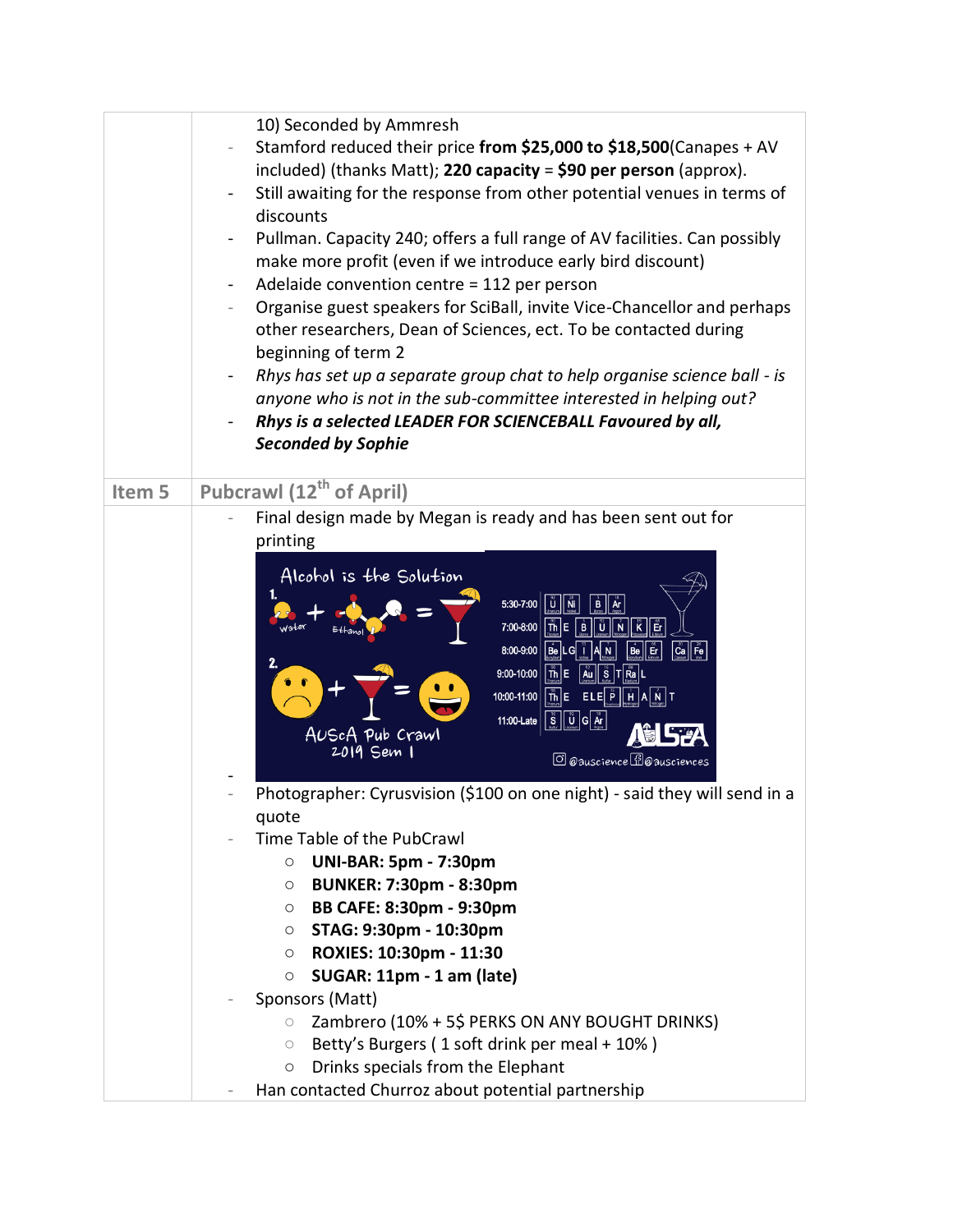|        | $\overline{\phantom{0}}$ | on the uni grounds.<br>at unibar?                   | According to their response, they are interested in the<br>partnership but need to double check the rules about catering<br>Churroz are most likely collaborate with adelaide uni students |  |
|--------|--------------------------|-----------------------------------------------------|--------------------------------------------------------------------------------------------------------------------------------------------------------------------------------------------|--|
| Item 6 |                          | <b>Upcoming BBQ (26<sup>th</sup> March)</b>         |                                                                                                                                                                                            |  |
|        |                          |                                                     | Matt will purchase food and equipment for the BBQ                                                                                                                                          |  |
|        |                          | $0$ 2 x 2 packs of alfoil trays                     |                                                                                                                                                                                            |  |
|        | $\circ$                  | 3 x10 sprite cans                                   |                                                                                                                                                                                            |  |
|        | $\circ$                  | 1 x 24 pk no sugar coke                             |                                                                                                                                                                                            |  |
|        | $\circ$                  | 1 x 24 pk normal coke                               |                                                                                                                                                                                            |  |
|        | $\circ$                  | $1 \times 30$ pk solo<br>3 bags of ice              |                                                                                                                                                                                            |  |
|        | $\circ$<br>$\circ$       | Canola oil                                          |                                                                                                                                                                                            |  |
|        | O                        | 22 x loaves of white bread                          |                                                                                                                                                                                            |  |
|        | $\circ$                  | 5 x gluten free bread                               |                                                                                                                                                                                            |  |
|        | $\circ$                  | 10 x 4 pks vegan sausages                           |                                                                                                                                                                                            |  |
|        | O                        | 8 x frozen onions sliced                            |                                                                                                                                                                                            |  |
|        | $\circ$                  | 1 x hygiene gloves                                  |                                                                                                                                                                                            |  |
|        | $\circ$                  | 500 serviettes                                      |                                                                                                                                                                                            |  |
|        | $\circ$                  | 1 tomato sauce                                      |                                                                                                                                                                                            |  |
|        | $\circ$                  | 1 BBQ sauce                                         |                                                                                                                                                                                            |  |
|        | $\circ$                  | 1 mustard                                           |                                                                                                                                                                                            |  |
|        | O                        | Regular sausages                                    |                                                                                                                                                                                            |  |
|        | $\bigcirc$               | General rules for BBQ;<br>Free sausages for members |                                                                                                                                                                                            |  |
|        | $\circ$                  | \$2 sausages for non-members                        |                                                                                                                                                                                            |  |
|        | $\circ$                  | \$2 drinks for all                                  |                                                                                                                                                                                            |  |
|        | О                        |                                                     | One sausage at a time (we don't want to run out too quick)                                                                                                                                 |  |
|        |                          | <b>TimeTable for the BBQ event</b>                  |                                                                                                                                                                                            |  |
|        |                          |                                                     | AUScA BBQ Schedule! (26 <sup>th</sup> March)                                                                                                                                               |  |
|        | <b>Times</b>             | People Needed (ish)                                 | Members helping out                                                                                                                                                                        |  |
|        | $9 - 10$                 | 3                                                   | Rhys, Zhale, Ammresh                                                                                                                                                                       |  |
|        | $10 - 11$                | 5                                                   | Megan, River, Ammresh, Rhys, Naomi                                                                                                                                                         |  |
|        | $11 - 12$                | 5                                                   | Megan, River, Matt, Zhale, Naomi                                                                                                                                                           |  |
|        | $12 - 1$                 | 5                                                   | Andrew, Han, Zhale, Ammresh, Naomi                                                                                                                                                         |  |
|        | $1 - 2$                  | 5                                                   | Ben, Sarah, Han, Rhys, Naomi                                                                                                                                                               |  |
|        | $2 - 3$                  | 5                                                   | Andrew, Ben, Sarah, Matt, Naomi                                                                                                                                                            |  |